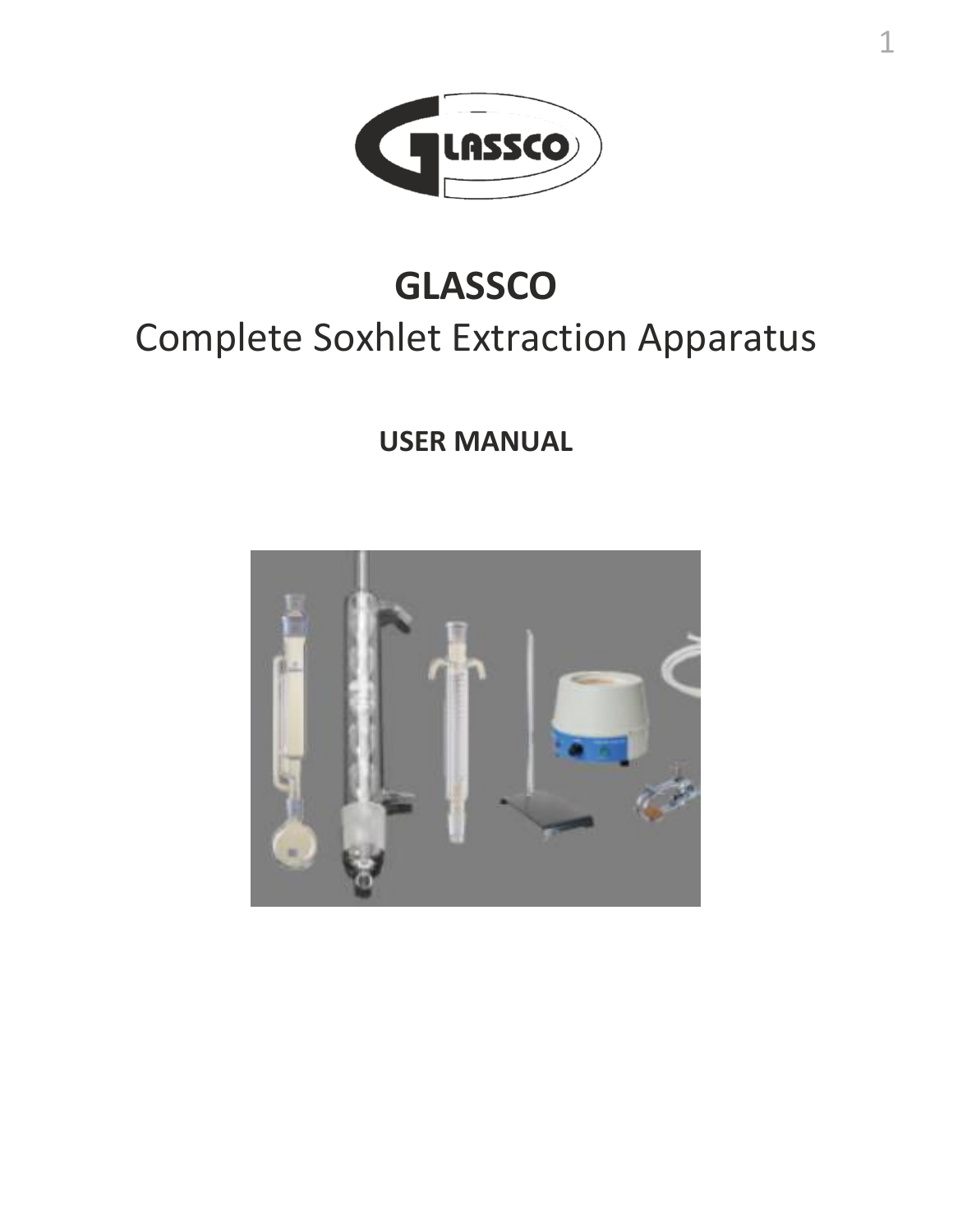# User's Manual for Glassware

| <b>BRAND AND MODEL</b>                         | <b>TYPE</b> | <b>NAME</b>                  |
|------------------------------------------------|-------------|------------------------------|
| <b>BRAND:</b> GLASSCO<br><b>MODEL: 191.205</b> | CRYSTALLERY | SOXHLET EXTRACTION APPARATUS |

## **FUNCTION:**

• It allows the extraction of compounds (in most cases of lipid type) through the use of a solvent.



### **Technical Description:**

- Condenser coupled refrigerant
- Condenser (siphon) with mouth 29/32
- Universal support according to the equipment, its function is to support both the refrigerant and the siphon 2 universal metallic clamps
- Distillation ball: 500 mL, with 29/32" mouth Distillation ball: 500 mL, 29/32" mouth
- Heating mantle with capacity for 500 mL ball
- Laboratory hoses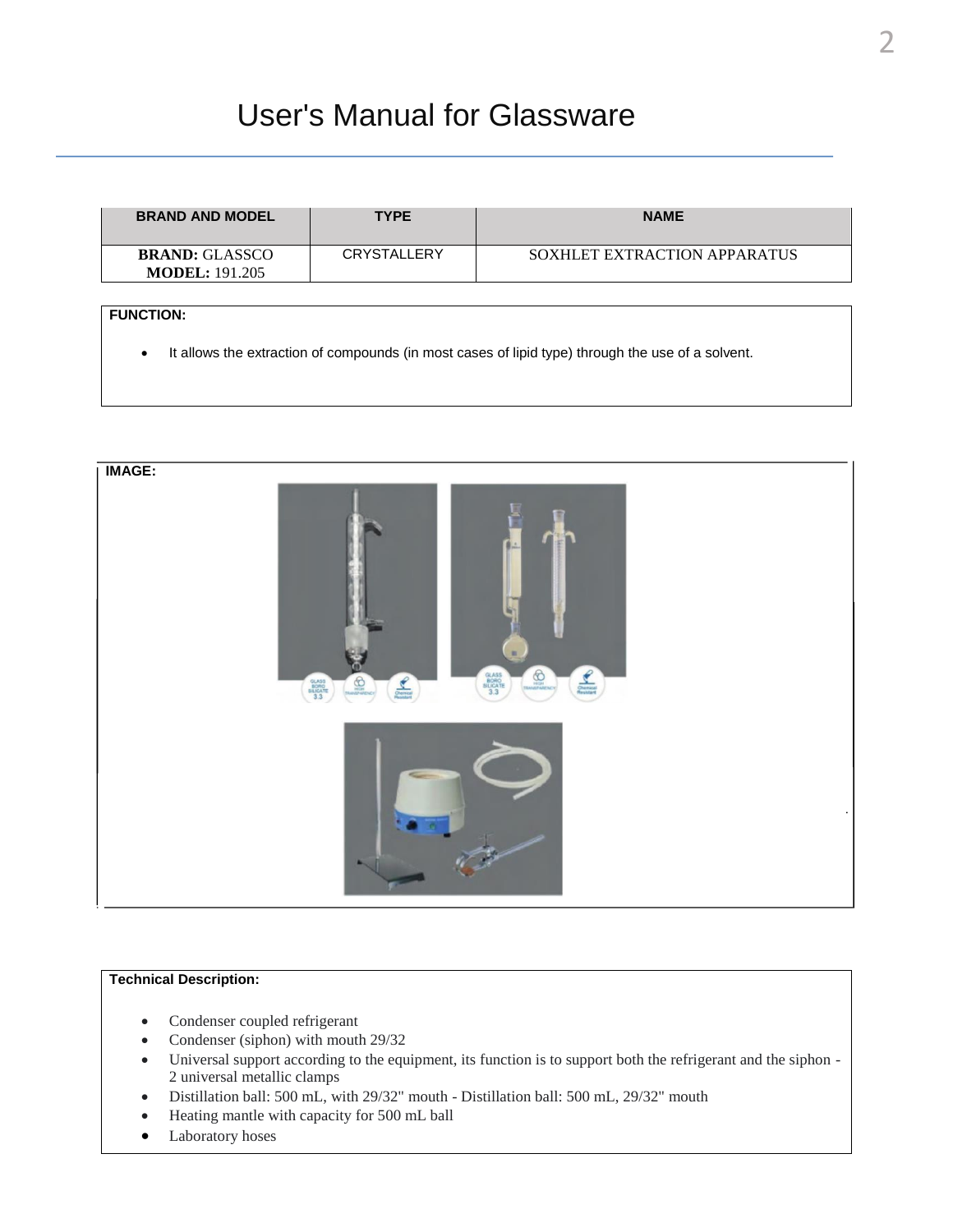#### **Available Configuration**

| Order          | <b>Item Code</b> | <b>Element</b>                        | Package of |
|----------------|------------------|---------------------------------------|------------|
|                | 191.205.01       | Coolant                               |            |
| $\mathfrak{D}$ | 191.205.02       | Condenser (siphon) with mouth 29/32   |            |
| $\mathcal{R}$  | 191.205.03       | Universal bracket -                   |            |
| 4              | 191.205.04       | metal universal pliers                |            |
| 5              | 191.205.05       | 500 ml distillation ball, mouth 29/32 |            |
| 6              | 191.205.06       | Heating blanket for 500 ml balloon    |            |
|                | 191.205.07       | <b>Laboratory Hoses</b>               |            |

#### **USE**

#### **Of the installation**

- Check and connect water inlet and outlet for the system.
- Connect heating mantle to stable electrical power.
- Place the balloon inside the heating mantle.
- Place lubricant (petroleum jelly) in the mouth of the balloon to make it easier to turn the connection.
- Place the Condenser (siphon)
- The refrigerant should be placed on the condenser (siphon).
- Place the water inlet and outlet hoses.
- Adjust properly with support and universal clamps.
- Translated with www.DeepL.com/Translator (free version)

#### **Of the execution**

- To place the solvent for distillation in the distillation ball.
- Place the sample to be studied in the condenser (siphon) previously wrapped in filter paper.
- In the case of needing to measure the temperature of the process use a ball with two mouths and with the help of a stopper insert in the ball a thermometer.
- Place the refrigerant in the mouth of the condenser (siphon).
- Connect the lower hose to a water outlet and the upper hose should go to a storage container.
- Proceed to turn on the heating blanket.

#### **Maintenance notes**

- It requires cleaning of the external and internal surface.
- It is recommended to handle the glass with clean hands, do not touch the treated area and clean the entire glass.
- Avoid all types of abrasive, acid or alkaline based products, especially on laminated glass or chambered glass.
- Do not use abrasive brushes, blades or objects that may scratch the glass.